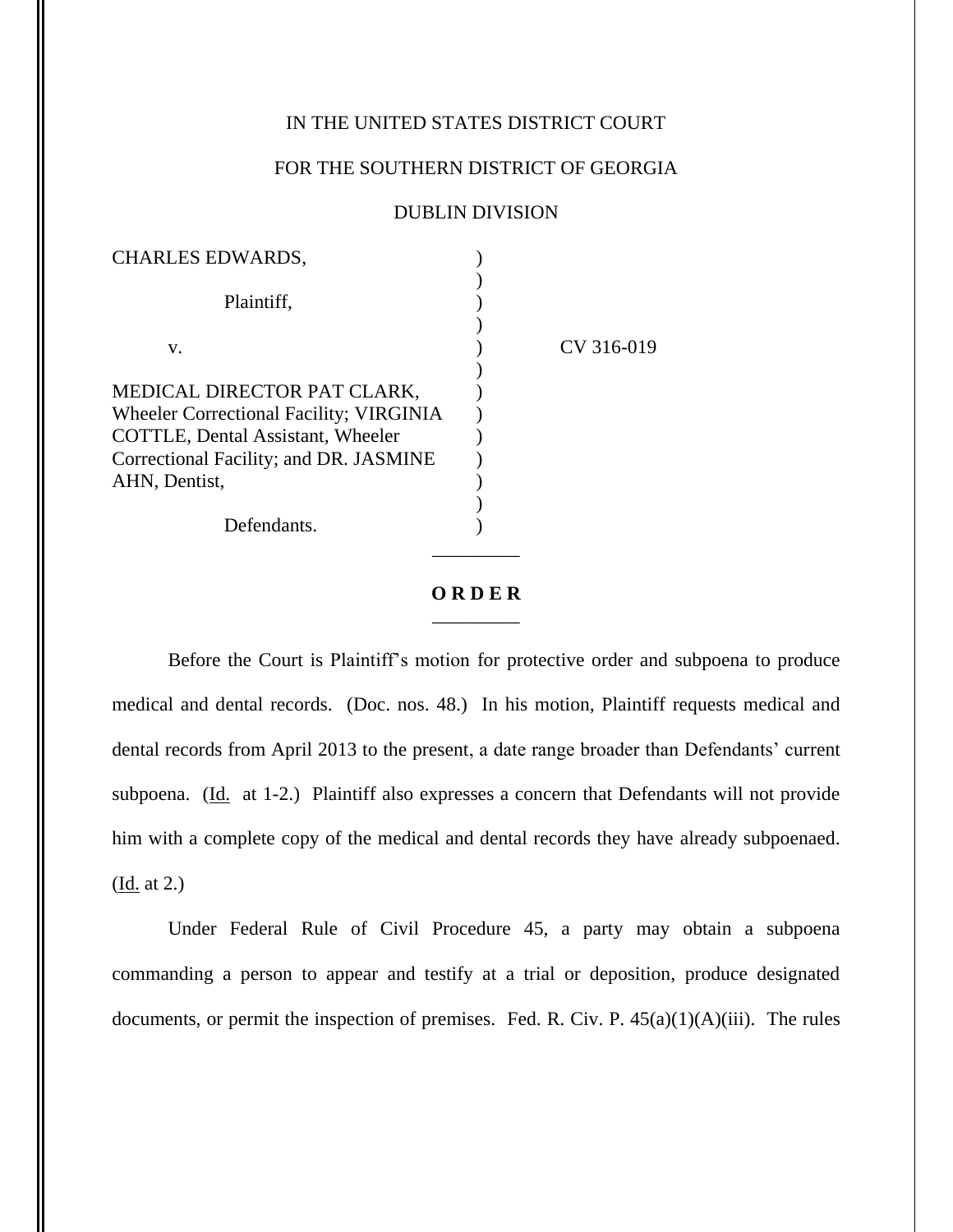provide that "[t]he clerk *must* issue a subpoena, signed but otherwise in blank, to a party who requests it. That party must complete it before service." Rule 45(a)(3) (emphasis added).

While Plaintiff is generally entitled to have the Clerk of the Court issue a subpoena needed to secure relevant documents or testimony, he may incur significant expense in employing Rule 45 and will have to bear the cost of having the documents copied. He is not entitled to public funds for these expenses. Even *pro se* litigants who are proceeding *in forma pauperis* must bear their own discovery expenses. While 28 U.S.C. § 1915(a) permits a pauper to commence litigation without prepayment of the filing fee, no provision of that statute "authorizes courts to commit federal monies for payment of the necessary expenses in a civil suit brought by an indigent litigant." Tabron v. Grace*,* 6 F.3d 147, 158-59 (3rd Cir. 1993); Doye v. Colvin*,* 2009 WL 764980 at \* 1 (S.D. Ga. Mar. 23, 2009); Lofton v. Smith*,* 2007 WL 2728431 at \* 2 (S.D.Ga. Sept. 10, 2007) ("'[d]istrict courts do not have statutory authority to waive witness fees for indigent civil litigants'").

Further, under a standing Order in this district, the granting of subpoenas to incarcerated litigants is generally disfavored. See In re Subpoenas, MC 496-006 (S.D. Ga. Jan. 16, 1996). The Court will only allow Plaintiff to subpoena documents directly relevant to his case and which will not be unduly burdensome to the producing party. Thus, if Plaintiff wishes to have a subpoena issued to him, he must notify the Court of the documents he wishes to subpoena, the party that is in possession of these documents, and explain their relevance to his case.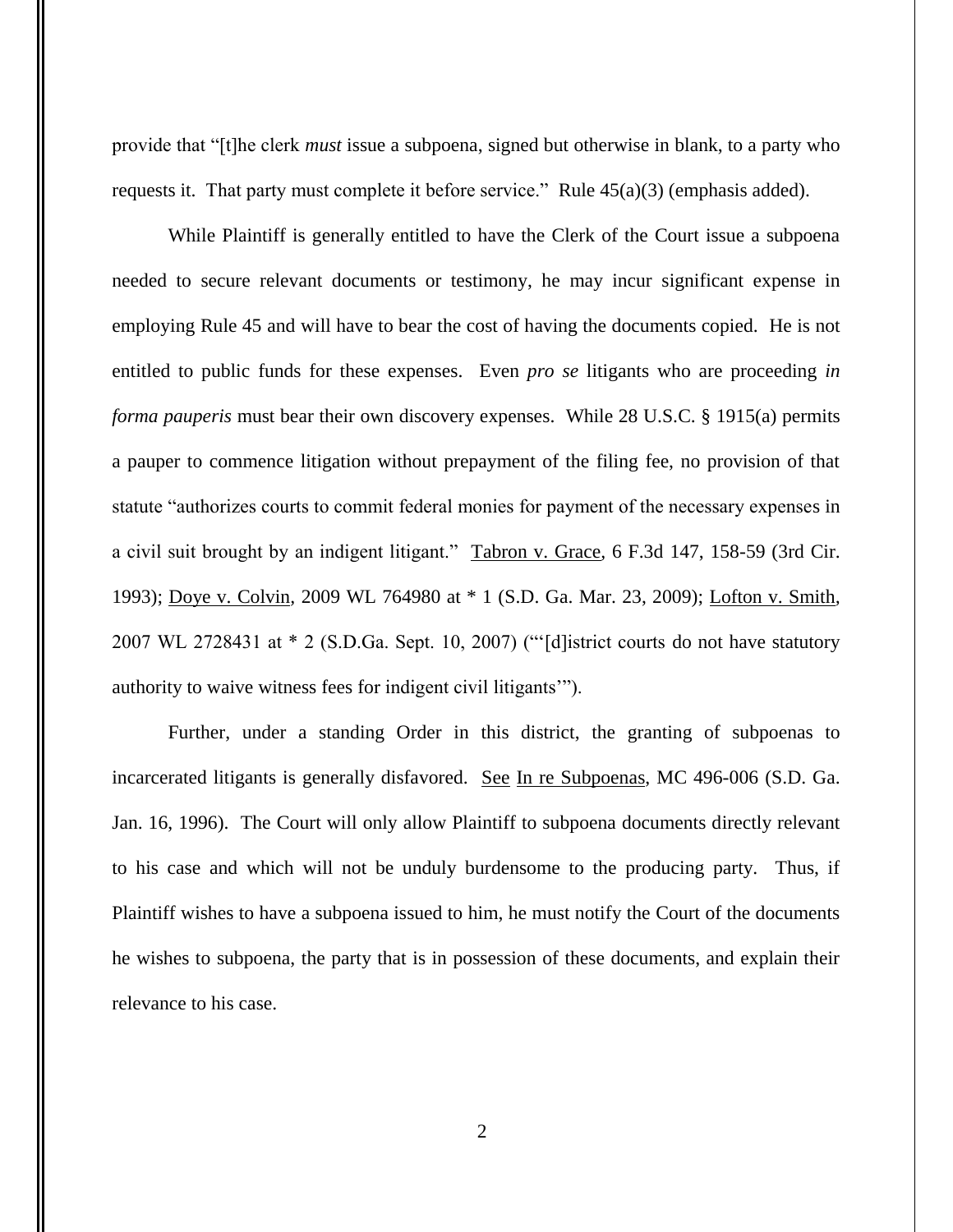The Court **GRANTS** Plaintiff's motion for a subpoena as to Wheeler Correctional Facility for dental records from April 2013 through March 2014. (Doc. no. 48.)

Accordingly, the Court **DIRECTS** the Clerk to furnish Plaintiff with one Form AO 88B subpoena, issued under the Clerk's signature but otherwise in blank. However, the Court will impose the following restrictions on the documents that Plaintiff is allowed to subpoena. If Plaintiff requests production of material outside of the parameters outlined below, the Court will immediately quash it upon motion by the Defendant or producing party.

In his motion for a subpoena, Plaintiff requests medical and dental records from the period of April 2013 to the present. Because all claims regarding Plaintiff's medical treatment at Wheeler Correctional Facility have been dismissed, Plaintiff's medical records from that time period are irrelevant. However, the Court will allow Plaintiff to subpoena dental records from April 2013 through March 2014 given their probative value in this case, as Plaintiff's claims for inadequate dental treatment reach back to before that date.

Defendants' counsel has already subpoenaed and been ordered to provide Plaintiff with copies of his medical and dental records from March 2014 through the present date. (See doc. nos. 30, 32, 48.) Plaintiff's concern Defendants will withhold records from him is unfounded, as the Court specifically ordered Defendants' counsel to "Bates stamp [the records] and provide a photocopy to Plaintiff so that all parties have an identical set of records to be used in the case. . . ." (Doc. no. 32, p. 2.) There is no indication Defendants